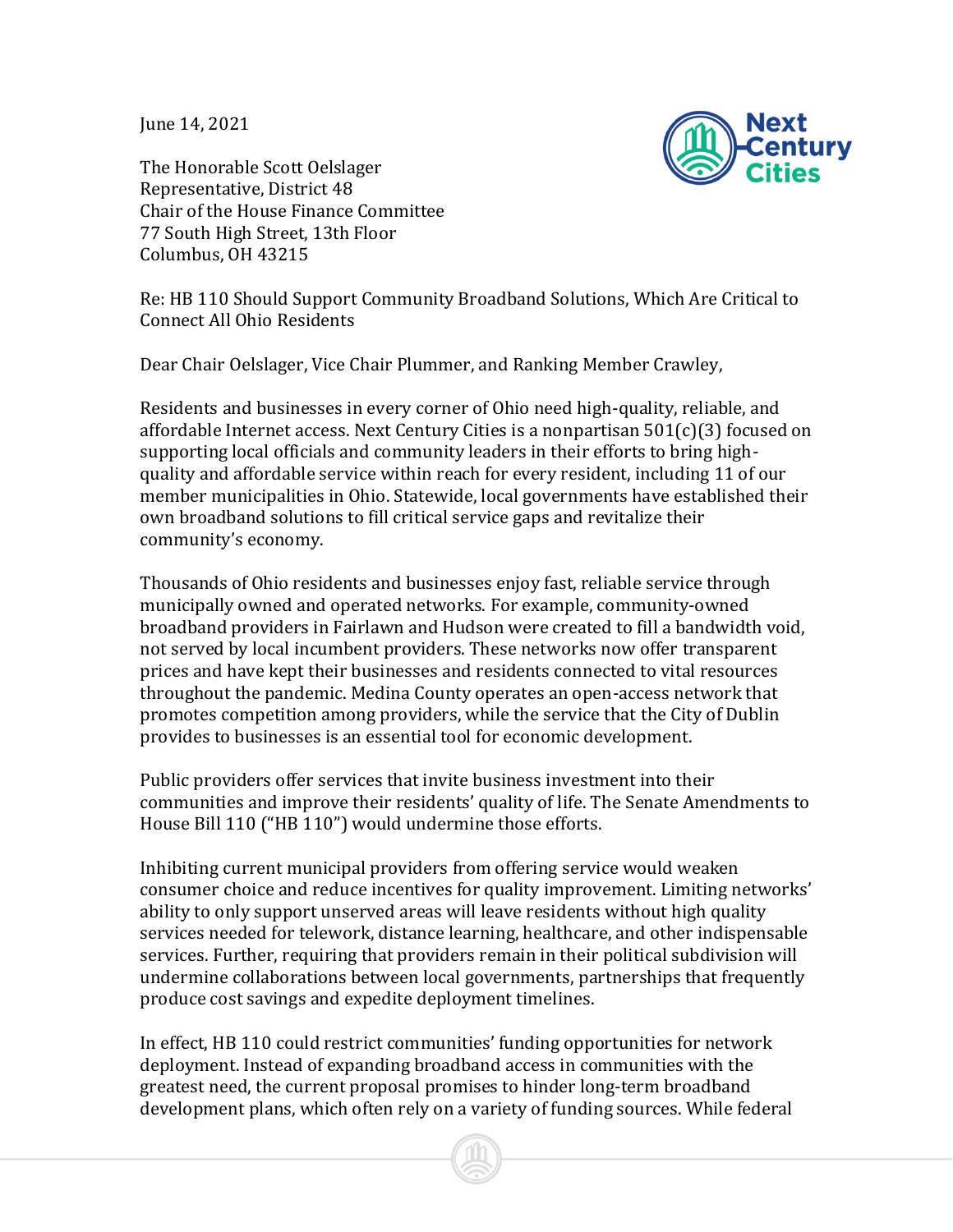funding is available for communities to improve local infrastructure, such as highspeed broadband networks, HB 110 could also cut Ohio communities off from critical funding pools, sabotaging new and future opportunities to improve broadband infrastructure.

There are local and statewide benefits associated with Ohio communities being able to take full advantage of any and all resources aimed at improving digital infrastructure, but local governments need the authority to provide service wherever they build networks.

Rather than restricting the purposes for which communities can use their broadband infrastructure funds, legislative remedies should support a collaborative approach to expanding broadband access. That requires inviting local solutions that redefine connectivity for Ohioans who have persistently struggled to get online.

We look forward to partnering with you and Governor DeWine, working together to ensure that all Ohioans can get online.

Sincerely,

Next Century Cities

City of Canton Patrick Barton, Director of Information Technology

City of Dublin Dana McDaniel, City Manager

City of East Liverpool Greg Bricker, Mayor

City of Fairlawn Ernie Staten, Director of Public Service

City of Hudson Jane Howington, City Manager Jim Stifler, Chief Economic Officer Paul Leedham, Chief Innovation Officer

City of Zanesville Donald Mason, Mayor

Heartland-Council of Governments/North Central Ohio Computer Cooperative Andy Melick, Executive Director

Miami Valley Educational Computer Association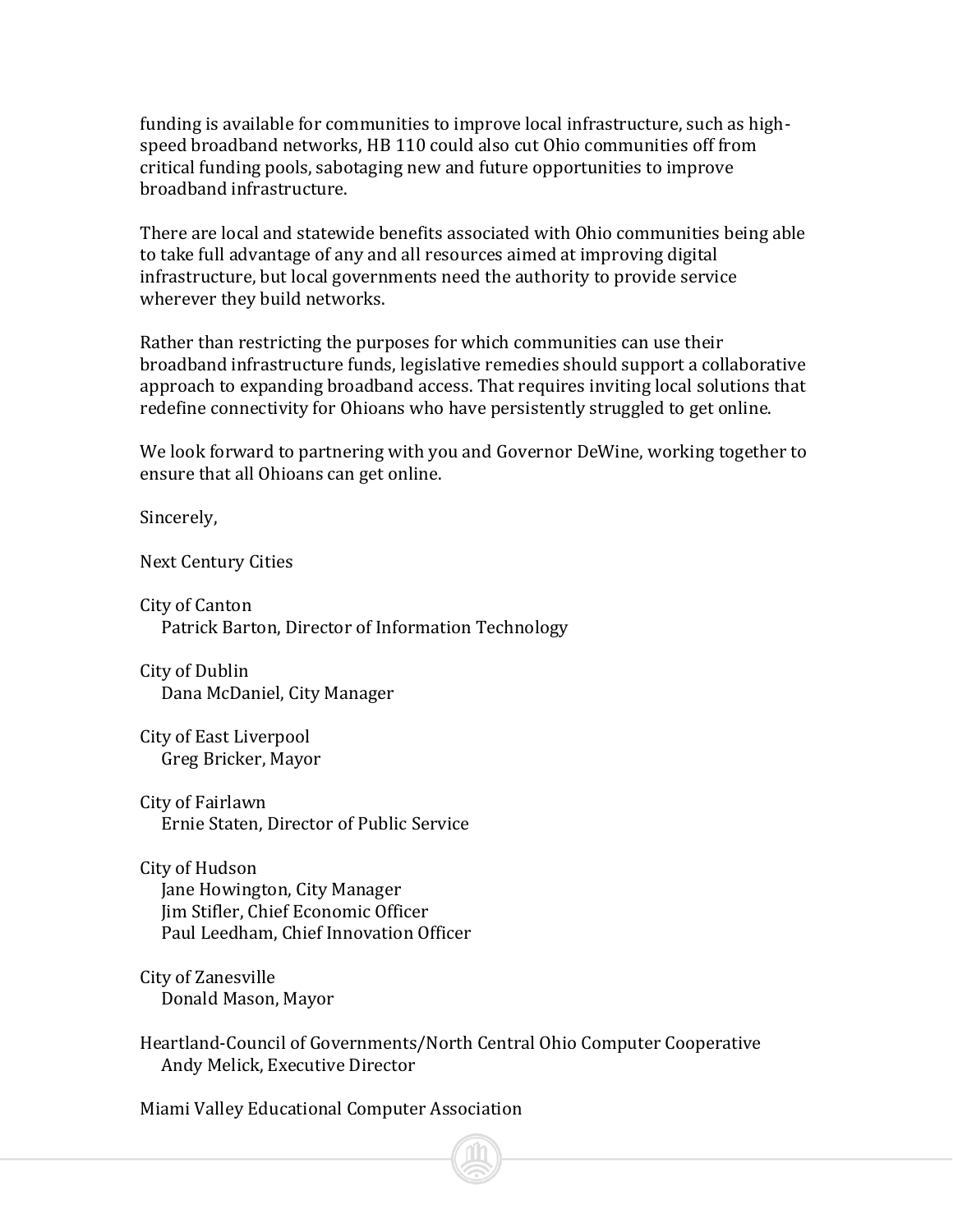## Thor Sage, Executive Director

Northeast Ohio Network for Educational Technology Matthew Gdovin, Executive Director

Southwest Ohio Computer Association Donna Davis Norris, Executive Director

Timothy Barhorst, Network Engineer, Barhorst Consulting Group

Village of Granville Herb Koehler, Village Manager

CC: Representative Scott Wiggam Representative Marilyn S. John Representative Haraz N. Ghanbari Representative Robert R. Cupp Representative Thomas F. Patton Representative Kent Smith Representative Janine R. Boyd<br>Representative Terrence Upchurch Representative Stephanie D. Howse Representative Juanita O. Brent Representative Michael J. Skindell Representative Bride Rose Sweeney Representative Jeffrey A. Crossman Representative Monique Smith Representative Adam C. Miller Representative Kristin Boggs Representative Mary Lightbody Representative Richard D. Brown Representative Beth Liston Representative David Leland Representative Laura Lanese Representative C. Allison Russo Representative Jessica E. Miranda Representative Cindy Abrams Representative Bill Seitz Representative Brigid Kelly Representative Catherine D. Ingram Representative Sedrick Denson Representative Emilia Strong Sykes Representative Tavia Galonski Representative Bob Young Representative Casey Weinstein Representative Andrea White Representative Tom Young Representative Rodney Creech Representative Paula Hicks-Hudson Representative Lisa A. Sobeckil Representative Michael Sheehy Representative Derek Merrin Representative Thomas West Representative Reggie Stoltzfus Representative Sara P. Carruthers Representative Jennifer Gross Representative Thomas Hall Representative Paul Zeltwanger Representative Gayle Manning Representative Joseph A. Miller III Representative Dick Stein Representative Michele Lepore-Hagan Representative Al Cutrona Representative Daniel P. Troy Representative Jamie Callender Representative P. Scott Lipps Representative Mike Loychik Representative Michael J. O'Brien Representative Jean Schmidt Representative Adam C. Bird Representative Kris Jordan

Representative Timothy E. Ginter Representative Phillip M. Robinson, Jr. Representative Dontavius L. Jarrells Representative Thomas E. Brinkman Jr. Representative Bill Roemer Representative Willis E. Blackshear, Jr.